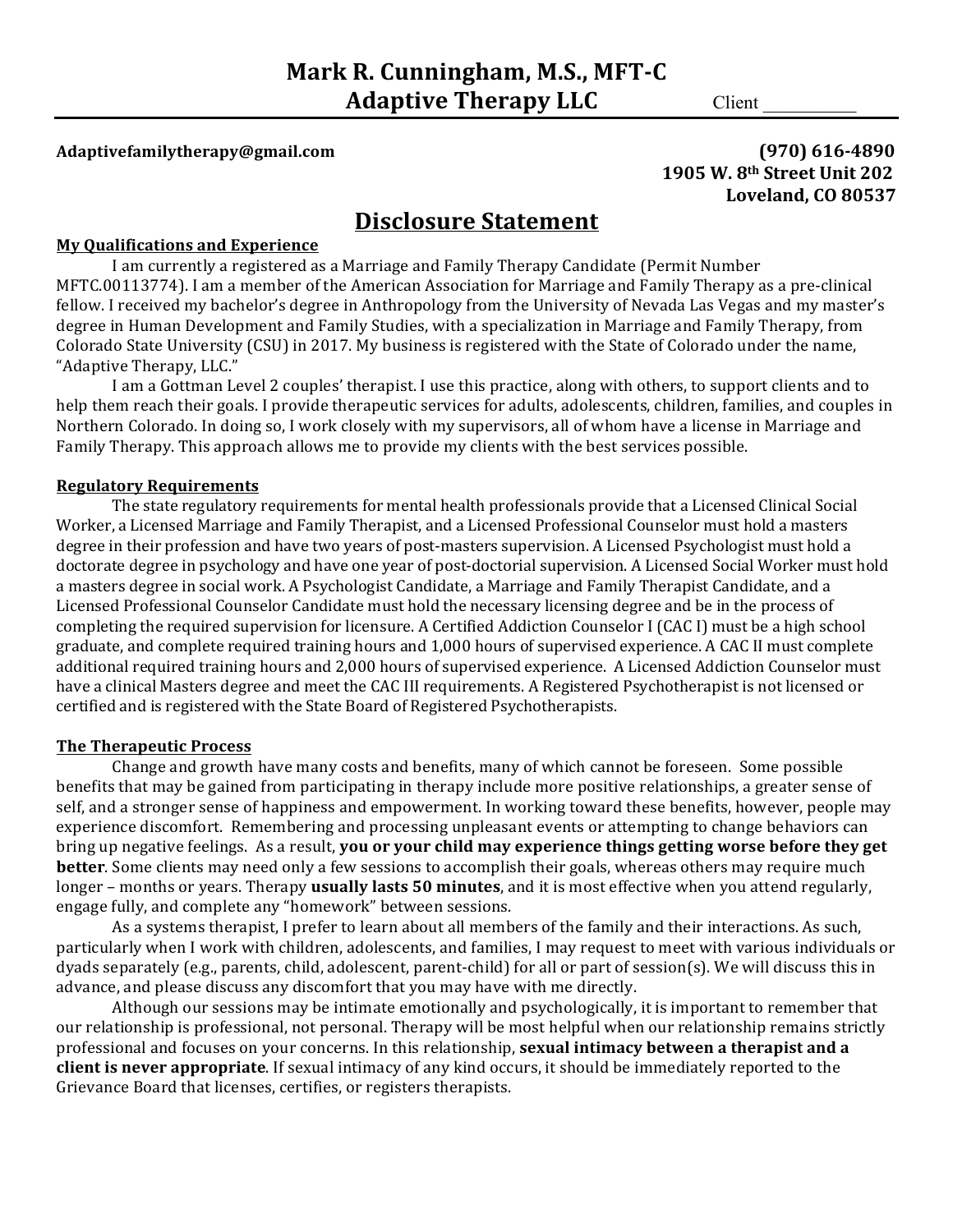# **Confidentiality**

Under specific Colorado statutes and regulations, all information provided by you during therapy sessions is legally confidential to persons or agencies outside of therapy, and can only be shared with your written permission. There are certain exceptions to confidentiality, including the following:

- 1. I am required by law to report any **suspected child abuse or neglect**, current or in the past, to Child Protection Services and/or law enforcement.
- 2. I am required to report any suspected **abuse of an at-risk adult** with Intellectual or Developmental Disability (IDD) **or elderly person** (70 years or older) including neglect, physical injury, financial exploitation, or unreasonable restraint.
- 3. I am required to report any individual who poses a **substantial risk of physical harm to himself or herself** as manifested by evidence of recent threats or by attempts at suicide or serious bodily harm to himself or herself; or with respect to other persons, that the individual poses **a substantial risk of physical harm to another person** or persons, as manifested by evidence of recent homicidal or other violent behavior by the person in question, or by evidence that others are placed in reasonable fear of violent behavior and serious physical harm to them, as evidenced by a recent overt act, attempt, or threat to do serious physical harm by the person in question.
- 4. I am required to report any suspected **threat to national security and/or terrorism** to federal officials.
- 5. I may be **ordered by a court of law** to disclose treatment information.
- 6. If I am concerned about a client's safety, it is my policy to **contact a family member, close friend, and/or request a Welfare Check** through local law enforcement. In doing so, I may disclose information regarding my concerns.

*By* signing this disclosure statement, you consent to these confidentiality policies and practices.

\_\_\_\_\_\_\_\_\_\_\_\_\_\_\_ Client initials

# **Confidentiality and Technology**

Many clients find it helpful to communicate with me through email and/or texting in order to schedule appointments. Any communication to me that is not encrypted is not considered confidential; these may include the following: video conferencing (e.g., Skype or FaceTime), information stored in cloud formats, telephone voicemail, fax communication, and U.S. Mail. Additionally it is considered unethical to conduct therapy services over text, email, or in some cases, video conferencing.

Therefore, I reserve these forms of communication for *scheduling purposes only*. Please do not send confidential information over text or email. By signing this disclosure statement, you agree to only use email and texting for scheduling purposes and to not send confidential, identifying, or emergency information via email or text. Also by signing this form, you assume the risks of sending any unsecured information, should you chose to do so.

Lastly, if we see each other outside of therapy, I won't initiate contact with you, but I will mirror whatever you do to respect your rights to confidentiality.

> \_\_\_\_\_\_\_\_\_\_\_\_\_\_\_ Client initials

#### **Recording Sessions**

There are times when therapists may record sessions for training purposes. I will never record our **phone conversations or therapy sessions without your written consent**. It is not appropriate to record sessions or conversations with me for gains or evidence in legal proceedings. By signing this form, you agree not to record a session or a conversation with me without my written consent.

> \_\_\_\_\_\_\_\_\_\_\_\_\_\_\_ Client initials

# **Office Hours and Emergencies**

I am in my office part-time and available to meet clients on a case-by-case basis. I receive calls and check messages (both email and phone) Monday through Friday during normal business hours. I will inform you of any exceptions to this in advance. Please note that I do not provide on-call emergency services, and as such, my contact information is not to be used for emergencies. If there is a mental health emergency, call 911 or go to your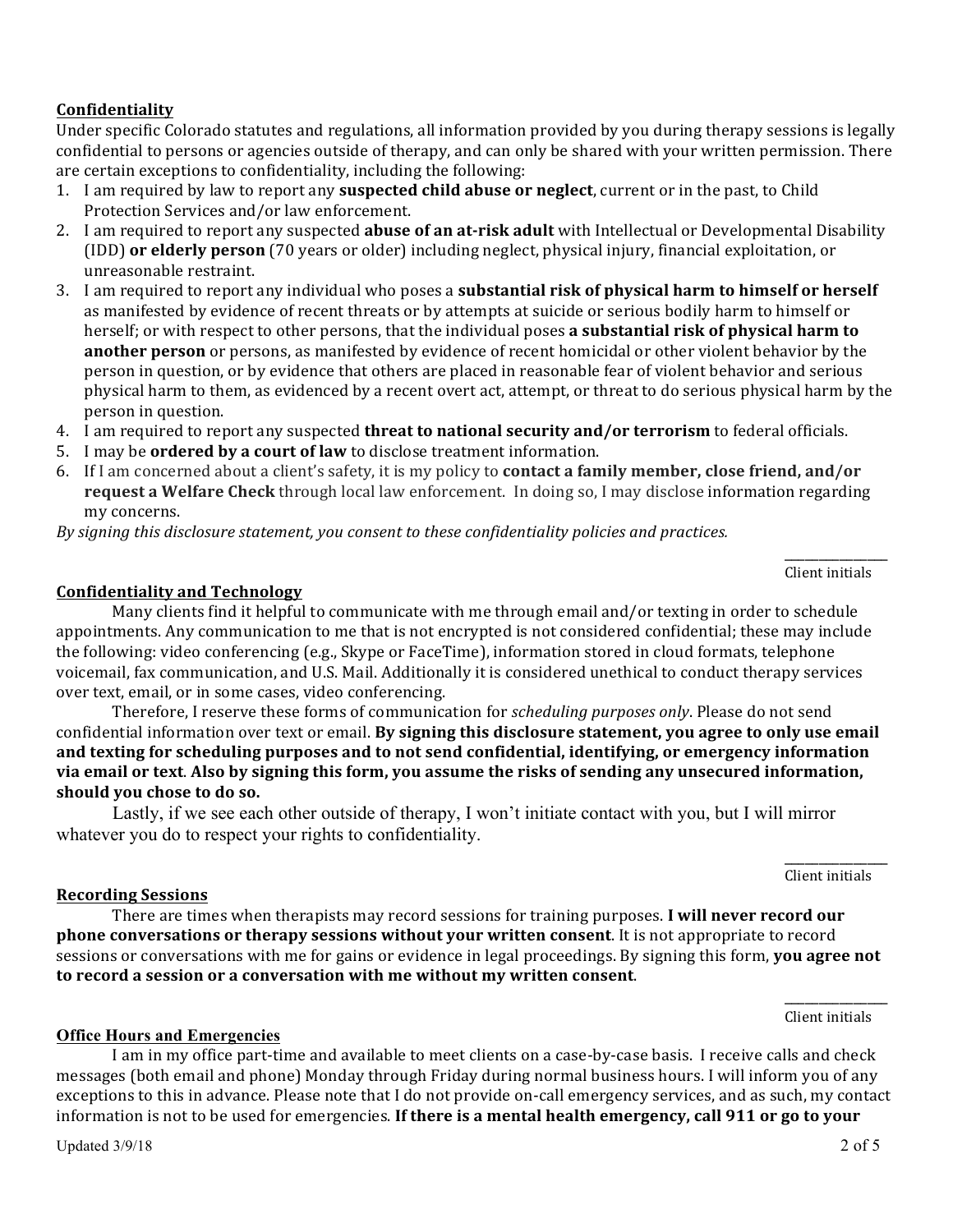nearest emergency room. You can also use Colorado Crisis Services: (970)494-4200. They offer a walk-in **clinic that is located at 1217 Riverside Ave.** When I am on vacation or out of the office, I will provide you with the contact information for another therapist(s) who can provide services as needed while I am gone.

# **Treatment of Minors**

When working with minors under the age of 15, I must receive consent from any and all parents or caregivers who have medical decision-making rights in order to begin treatment. If a minor is the sole-identified client, any information disclosed in session by the parent(s) or guardian(s) is not considered confidential. Additionally, parents have the right to access mental health treatment information concerning their minor children unless the court has restricted access to such information. If you request treatment information from me, I will provide you with a treatment summary in compliance with Colorado laws and HIPAA Standards.

It is important for you to know that if you are the parent or guardian of a child(ren) and if the child(ren) is/are left unsupervised in general or while we are in session, you are responsible for any accidents or injuries that may occur. Also, if your child and I do an outside session or I drive your child during the session, you are responsible for any accidents or injuries that may happen to your child.

> \_\_\_\_\_\_\_\_\_\_\_\_\_\_\_ Client initials

# **Professional Supervision**

The highest standard of practice for mental health professionals is to receive consultation/ supervision in order to maintain the highest quality of services. I receive individual, direct supervision regularly with Shawn Whitney, LMFT. His LMFT license number is MFT1156 and phone number is (970)999-4499. I may sometimes participate in consultation groups. In these groups, we avoid using identifying information and each therapist is bound by strict confidentiality laws. I can provide you a list of names of the therapists in these groups. If you know any of these therapists personally, professionally, or otherwise, please let me know and I will not discuss your case with them.

# **Fees**

- 1. My standard fee is \$90 per 50-minute session unless we have made arrangements otherwise.
- 2. I accept cash, check, or credit card (Visa, Mastercard, American Express, or Discover). Payment is due at the end of each session. If 2 or more sessions are unpaid, I will plan with you for whole or partial payment before scheduling our next session.
- 3. I require at least 24 hours advance notice for cancellations or rescheduling. A full session fee will be charged for late cancellations or missed sessions, unless there is an emergency or illness. If you are late to session, your time may be shortened, but you will still be charged for the entire time scheduled.
- 4. If you will be more than 5-10 minutes late, it is your responsibility to inform me. Failure to contact me could mean our session is canceled or that I charge you for a no-show.
- 5. I bill case management in increments of 15 minutes, so any **phone calls, document reviews or consultations over 15 minutes** will be billed at \$20 per 15 minutes.
- 6. In my practice, **I do not directly work with insurance** at this time. However, I am happy to provide you with an insurance billing statement that can be submitted to your insurance company for potential reimbursement. Any contact with or submission to your insurance company is your responsibility and I cannot guarantee reimbursement.
- 7. I can provide you with a billing statement by the 5th of each month, which will include all of the fees charged and payments received for the previous month. This billing statement may be used as your receipt for insurance and/or tax purposes. You are expected to request this statement as needed.
- 8. If you are delinquent on your balance for more than three months, I will utilize a bill collection agency to collect any unpaid fees.
- 9. A \$20 service charge will be added to all returned checks and must be paid in full at the next session.

\_\_\_\_\_\_\_\_\_\_\_\_\_\_\_ Client initials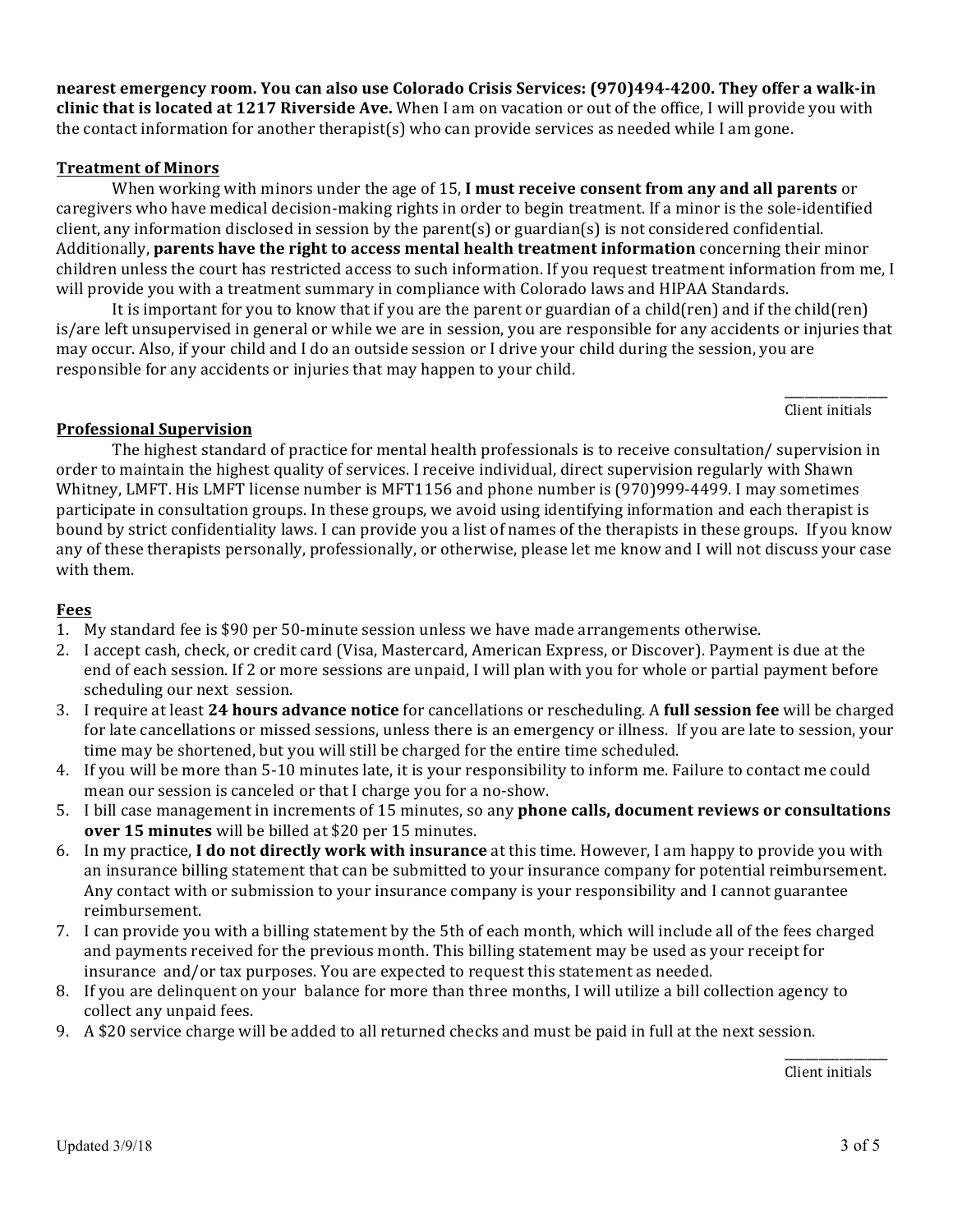# **No Secrets Policy**

I hold a "no secrets" policy in couple/family therapy. In the event that I receive information from one member of a couple/family that is deemed necessary to share with others in the couple/family, I will attempt to have family members provide this type of information with my support. *Safety is always my first priority such that* secrets that would likely put someone at risk of harm will not be shared.

# **Court Testimony**

Clients often request that therapists testify in court proceedings, particularly in divorce and custody litigation. However, having a therapist testify carries numerous risks including:

- 1. Damage to the therapeutic relationship, especially that between a therapist and child.
- 2. Testimony regarding personal and confidential therapeutic content becomes part of the public record that can be accessed by anyone.
- 3. When a child is the primary client, any communications between the therapist and parent(s) or caregiver(s) are not protected as confidential information.
- 4. Once subpoenaed, a therapist who does not have written consent to testify (e.g., from both parents) can still be ordered by a judge or magistrate to testify.
- 5. Once a therapist is brought into legal proceedings, a judge or magistrate can order that the entire therapeutic file (including all case notes and communications) be turned over and thereby placed into the public record.
- 6. Therapists are limited in their scope of testimony and are legally prohibited to make any recommendations regarding child custody or parenting issues.

By signing this disclosure statement, you agree NOT to subpoena me to court for testimony or for disclosure of treatment information in litigation. You also agree NOT to request that I write any reports to the court or your attorney, or to request that I make recommendations concerning custody or parenting time.

> \_\_\_\_\_\_\_\_\_\_\_\_\_\_\_ Client initials

#### **Client's Rights and Grievance Procedure**

As a client in therapy, you have the following rights:

- 1. You have the right to be **treated with dignity and respect**.
- 2. You are **entitled to information** about any procedures, methods of therapy, techniques, fees and the possible duration of therapy.
- 3. You have the right to **terminate therapy** at any time without any moral, legal, or financial obligations other than those you have already accrued.
- 4. You have the right to **receive a second opinion** from another therapist or to change therapists at any time. If you wish, I will provide the names of at least three other qualified professionals whose services you may prefer.
- 5. You have the right to review and/or **receive a summary of your records** at any time.
- 6. You have a right to **expect confidentiality** within the limits described above. If you request it, any part of your records can be released to any person or agency you designate.
- 7. You have the right **not to be discriminated against** due to race or ethnicity, sex or gender, age, religion, education, ability, sexual orientation, or socioeconomic status.
- 8. You have the right to be **informed of your rights** in a way that you understand.
- 9. You have a right to **make a complaint or grievance** at any time without retaliation.

If you have complaints or concerns about the way that you have been treated or the services you have received, you may speak directly with me and/or file a grievance with the **State Grievance Board at 1560 Broadway**, Suite #1350; Denver, CO, 80202; (303) 894-7766.